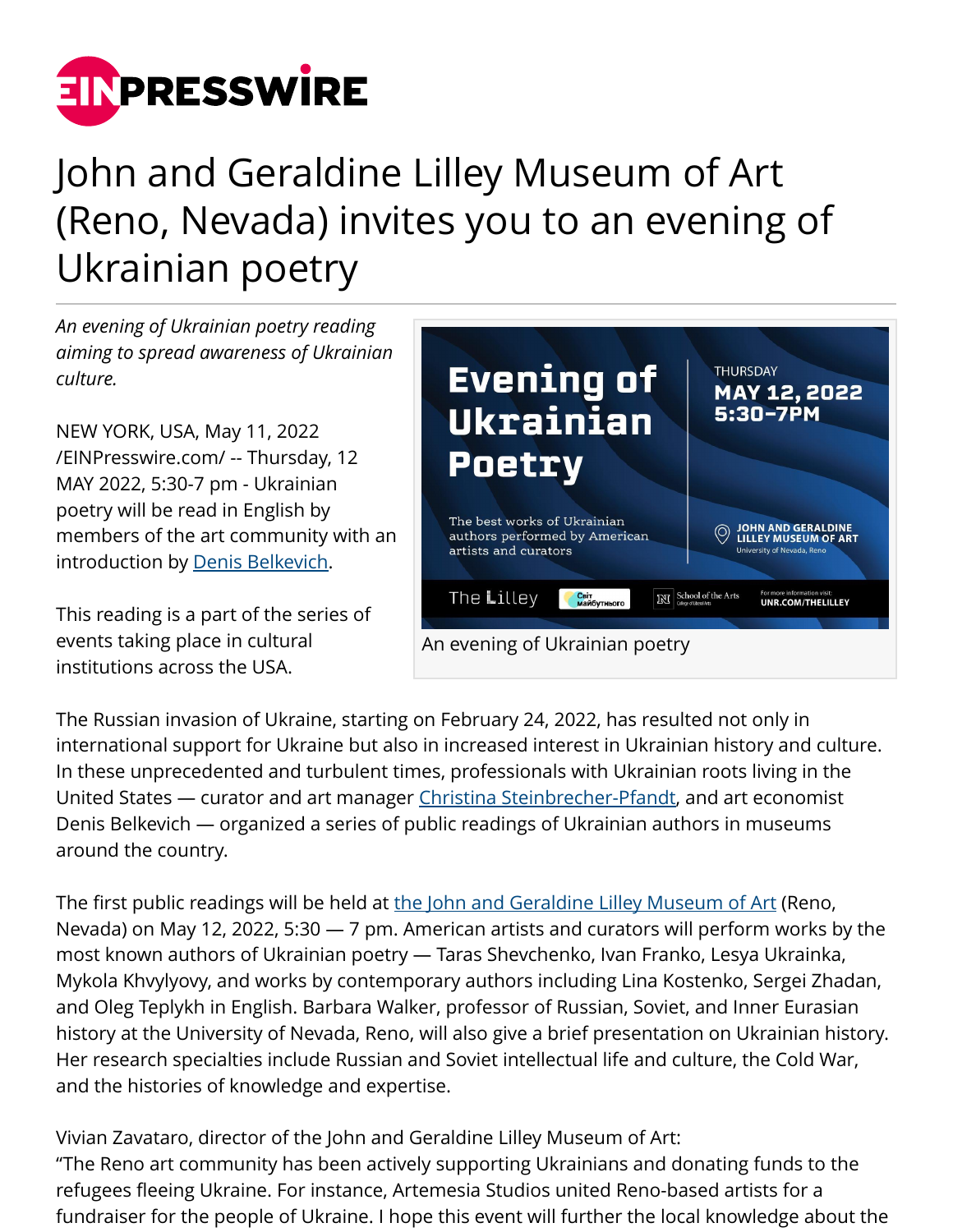rich culture and art of Ukraine."

## "

The Reno art community has been actively supporting Ukrainians and donating funds to the refugees fleeing Ukraine. I hope this event will further the local knowledge about the rich culture of Ukraine."

*Vivian Zavataro, director of the John and Geraldine Lilley Museum of Art*

"Part of the works will be performed in the original, in the Ukrainian language. We want the audience to feel the beauty and energy of the Ukrainian language. Performing the works in original will reveal our Ukrainian cultural code, expressing the pain of a country that has been fighting for its independence for centuries," — says Denis Belkevich.

Each evening will begin with a historical and cultural context of Ukrainian art - from the Scythian and Trypillya cultures to Ukrainian avant-garde and contemporary art, gradually shifting to Ukrainian literature. According to the organizers, the historical background will give a better

understanding of the literary work. In the future, we plan to expand the list of authors.

"We will present work depending on the situation and specific location. For example, for the MoMA (New York Museum of Modern Art), the prose of Alexander Dovzhenko (whose film works are part of the museum's collection) will be an ideal fit. We also plan to read from the memoirs of other Ukrainian artists from the MoMA collection - Oleksandr Arkhipenko and Sonia Delaunay. Many American museums own works by our artists, which are often kept in storage. Our goal is to have these works on permanent display and present them to the world," — Steinbrecher-Pfandt said.

During the public readings, we are planning to raise funds for the Ukrainian charitable foundation "World of Future" in Chernivtsi. Founded by psychologist and philanthropist Alla Zoria, the foundation has been actively working with humanitarian projects and organizations, such as UNICEF, the World Food Programme, and UNHCR since the beginning of the war.

Next reading, May 17th, Betaworks Studios, New York City.

--

## CHRISTINA STEINBRECHER-PFAND

is a serial entrepreneur with German-Ukrainian roots. Christina brings more than 15 years of expertise in building art marketplaces to her role of co-founder and CEO at Blockchain.art (BCA). Blockchain.art (BCA) is a blockchain-supported marketplace and e-commerce solution for galleries, museums, and artists. As an experienced art manager, she has been managing international art fairs for 10 years before moving to the United States. She was the co-founder and executive director of the art fair Viennacontemporary from 2012 to 2018, raising over \$12 million and securing the fair's position in the top 10 must-visit art fairs on the global art market.